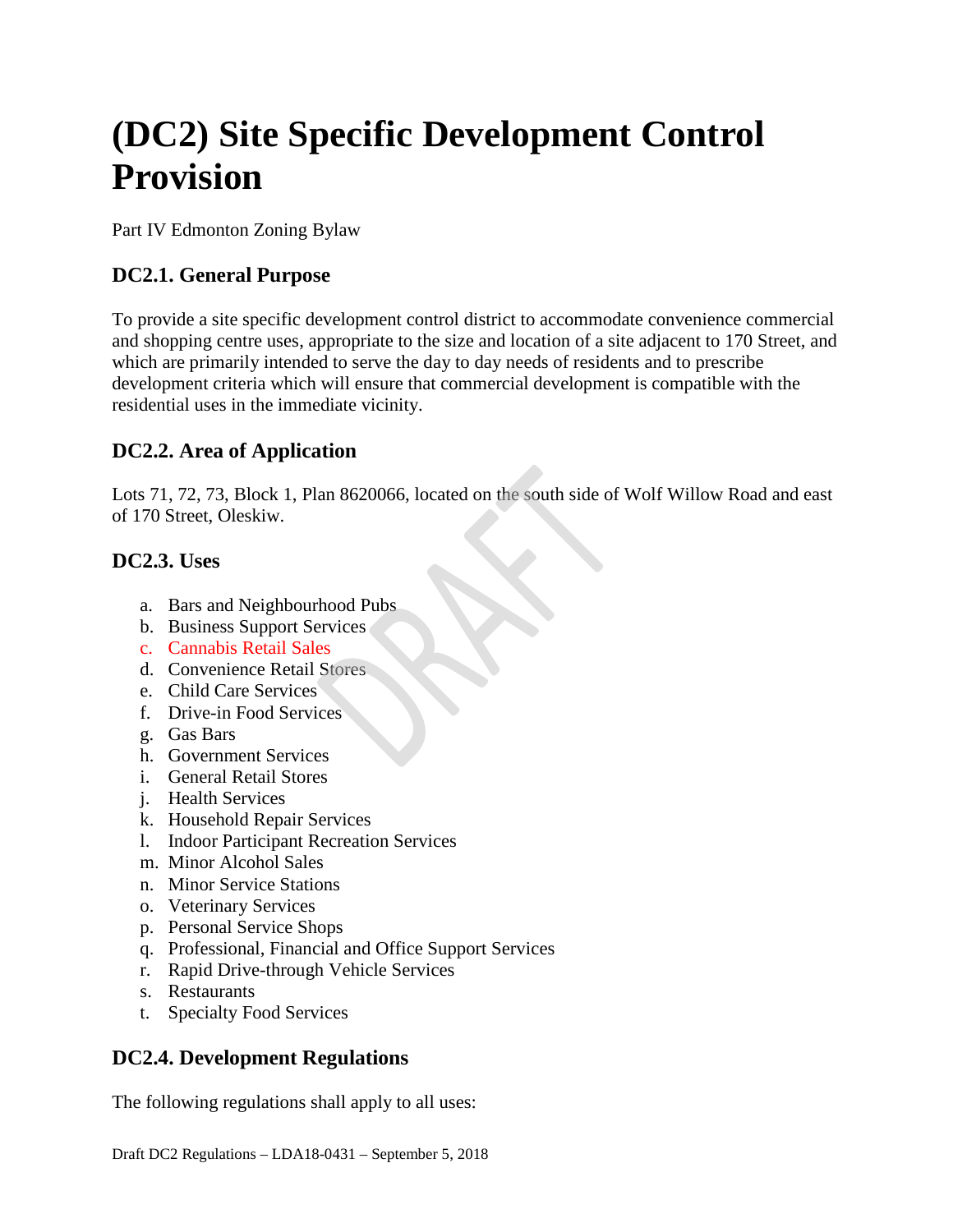- a. The maximum gross floor area of any individual business premise shall not exceed 745 m<sup>2</sup>, except that the maximum gross floor area for Bars and Neighbourhood Pubs, Restaurants, Specialty Food Services, and Drive-in Food Services shall not exceed 555  $m^2$ .
- b. Bars and Neighbourhood Pubs shall not exceed a capacity of 100 Occupants.
- c. The maximum building height shall not exceed 6 m.
- d. The maximum floor area ratio shall be 0.35.
- e. A minimum Setback of 4.5 m shall be required where the site abuts 170 Street and Wolf Willow Road.
- f. There shall be a minimum 7.5 m Setback from the east and south boundaries of the Site.
- g. Along the south boundary of the Site, the required Setback shall be landscaped with mature evergreen and deciduous trees so as to substantially screen the Site from the adjacent Residential development.
- h. Continuous screen fencing, of a solid design, a minimum of 1.8 m in height shall be provided adjacent to the east boundary of the Site.
- i. No parking, loading, storage, trash collection, outdoor service or display area shall be permitted within a required Setback. Loading, storage and trash collection areas shall be located to the rear or sides of the principal buildings and shall be screened from view from the adjacent sites and public roadways.
- j. Signs shall comply with the regulations found in Schedule 59D of the Zoning Bylaw.
- k. Development shall comply with the following architectural guidelines:
	- i. exterior building finishes shall consist of brick, cedar, split stone concrete or precast concrete materials, used either separately or in combination.
	- ii. building roofs shall be sloped and of a residential character with cedar shakes, cedar siding, asphalt shingles or clay tiles, unless the roof is concealed from view by other building details, such as a parapet wall when viewed at normal eye level.
- iii. exterior finishing materials shall be limited to muted earth tones, with strong colours limited to use as accents; and
- iv. all mechanical equipment on the roof of any building shall be completely screened or incorporated within the building roof,

## **DC2.5. Additional Development Regulations for Specific Uses**

- a. Minor Service Stations shall include a maximum of four service bays and shall be developed as an integral component of a Gas Bar or Rapid Drive-through Vehicle Services development.
- b. Gas Bars, Minor Service Stations and Rapid Drive-through Vehicle services shall be developed with a canopy constructed over the gas pump islands to ensure that illumination is directed downwards and away from direct view by adjacent residential uses. Such canopy shall be designed and finished in a manner consistent with the design and finishing of the principal building. Gas Bars, Rapid Drive-through Vehicle Services, and Minor Service Stations shall be located a minimum 30.5 m from the south boundary of the Site.
- c. All operations and mechanical equipment associated with a Rapid Drive-through Vehicle Service shall be located within an enclosed building such that no nuisance factor or noise